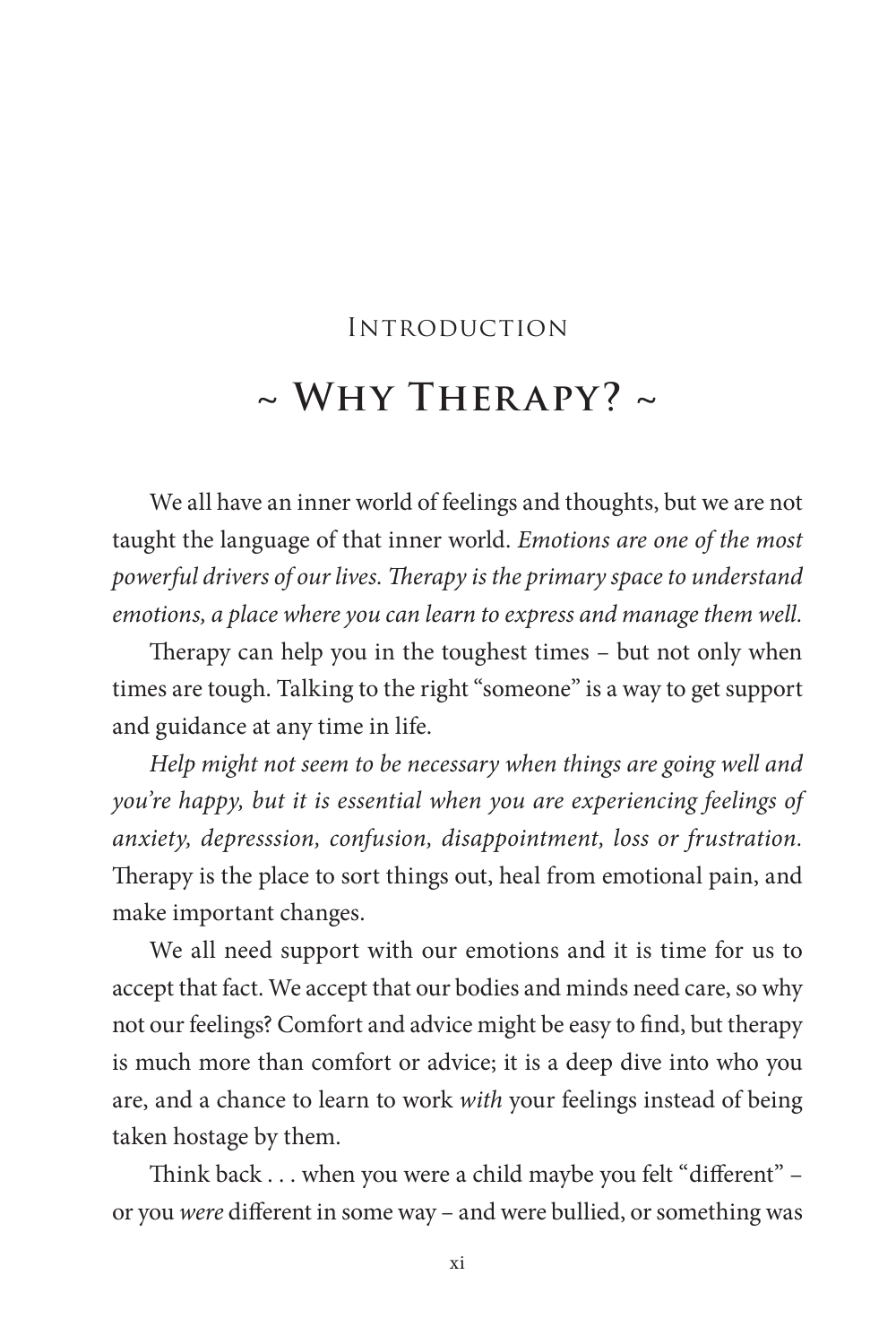happening at home that you were ashamed about. As a teen you had to navigate the pressures of family and friends, social media, alcohol and drugs, sex and love. You could have benefitted from some outside help.

As an adult you have to develop self-confidence, find a career, make money. Navigating a career is tricky business and it can go a lot of directions at any point. If you take a risk you'll need support. Or, you might be successful for years and gradually discover your needs have changed, and you want to do something entirely different. Technology has altered or totally eliminated many types of work, and you might find yourself in an unexpected predicament; your field has evolved in such a way that you have been left behind. Having someone to talk to is crucial in getting through events like these.

What about love? Do you want to get married, have children? Do you keep looking for love and not finding it? Or are you in a relationship or marriage now and it is more of a challenge than you thought it would be? In our culture love is romanticized to the point where people expect their partner to satisfy all of their emotional needs without doing any work at all. That is unrealistic, and the expectation leads to a lot of early and unnecessary breakups and divorces. But in relationships there are many things to deal with and talk about, including *realistic* expectations, compatibility, lifestyle, money, sex, parenting, and in-laws. Good communication between couples has to be learned, it doesn't just come naturally. These are all daunting tasks, and having some guidance makes it a lot easier.

If you have children you know that they are facing a tougher world than when you grew up. There is much more information available to them, more peer pressure, as well as more exposure to drugs and violence. Do you or your children face racial, cultural, gender, sexual or religious discrimination? When your kids have problems they need help – and you need help in order to best help them.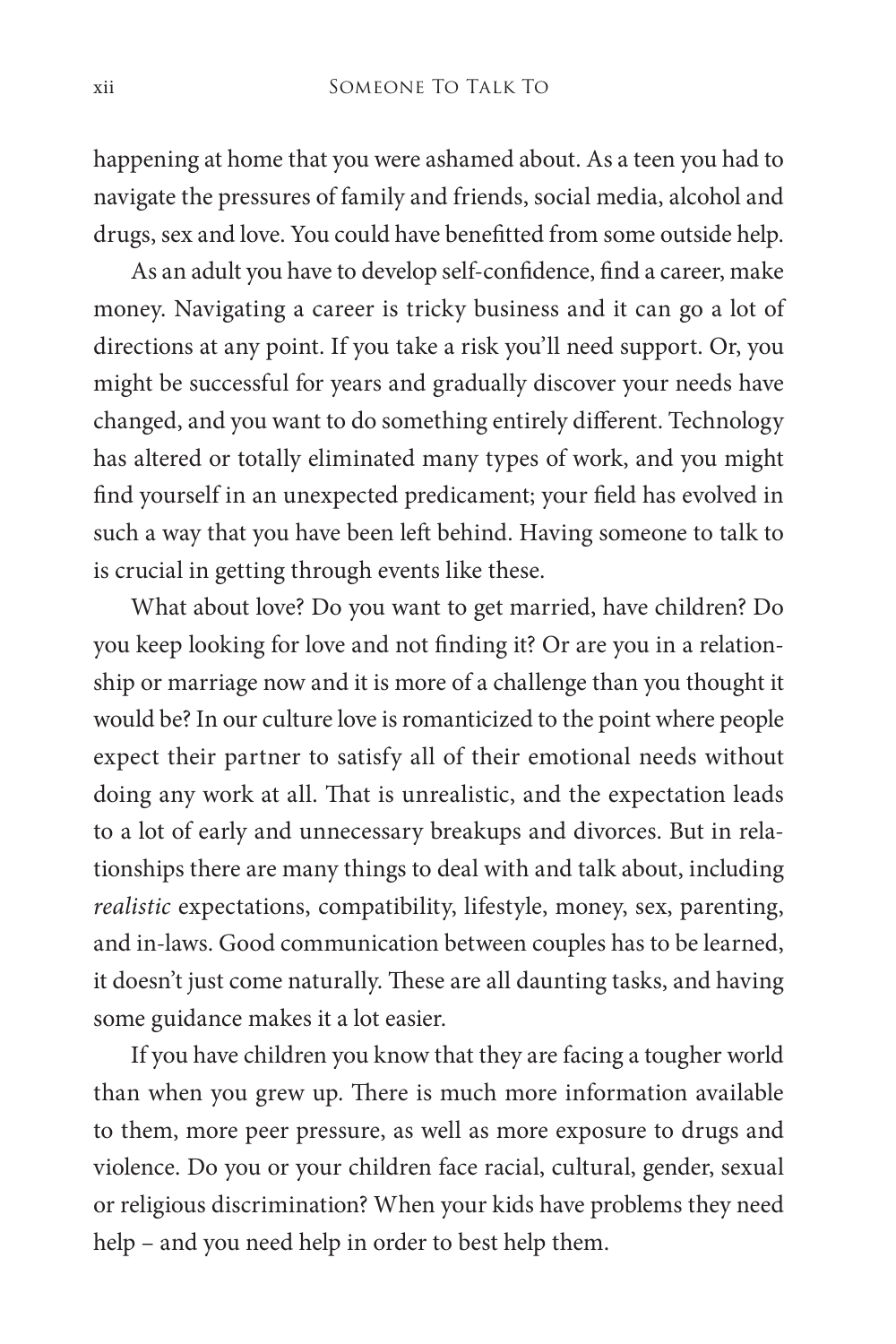*You don't have to experience a defeat, a trauma or a big loss in your life to need therapy. That said, in life there are defeats, traumas, and losses for everyone.* There can be betrayals, addictions, breakups, divorces, loss of employment, money, health, or loved ones. *The vision you had of your life can collide with the reality you are experiencing. How do you deal with that?* You need help the most when you suffer the most, and the sooner the better.

Ask yourself, what is your go-to method now when you're hurting emotionally? Do you drink more? Eat more? Exercise or work more? Try not to think about it? Do you keep hoping that miraculously things will change. . .or do you just give up and resign youself? Those are not your only options! We'd like to believe we can solve problems on our own, but sometimes we can't; when life is so frustrating or painful that you start to feel hopeless it's time to get help.

*Gettng help does not mean weakness or failure – in fact it is the opposite – it shows strength and and self-confidence to realize that help will work to your advantage, and then seek it out.* Therapy is not available to everyone; if it is available to you, take advantage of the opportunity.

In this book you will read stories of therapy sessions from my point of view as a therapist, and also from my clients' points of view. The stories will give you an insider's look, and although they are inspired by real events, names and details have been changed to protect confidentiality.

I hope to eliminate any fears or mistaken ideas you have about therapy, to reassure and inspire you to reach for what it offers. Therapy is a vehicle for change, but even people who are committed to taking care of their bodies often neglect their emotions. They deny, avoid, joke about, minimize or attempt to get over emotions rather than face them. Why? There are many reasons, and when I ask clients, "What took you so long to get here?" they say things like: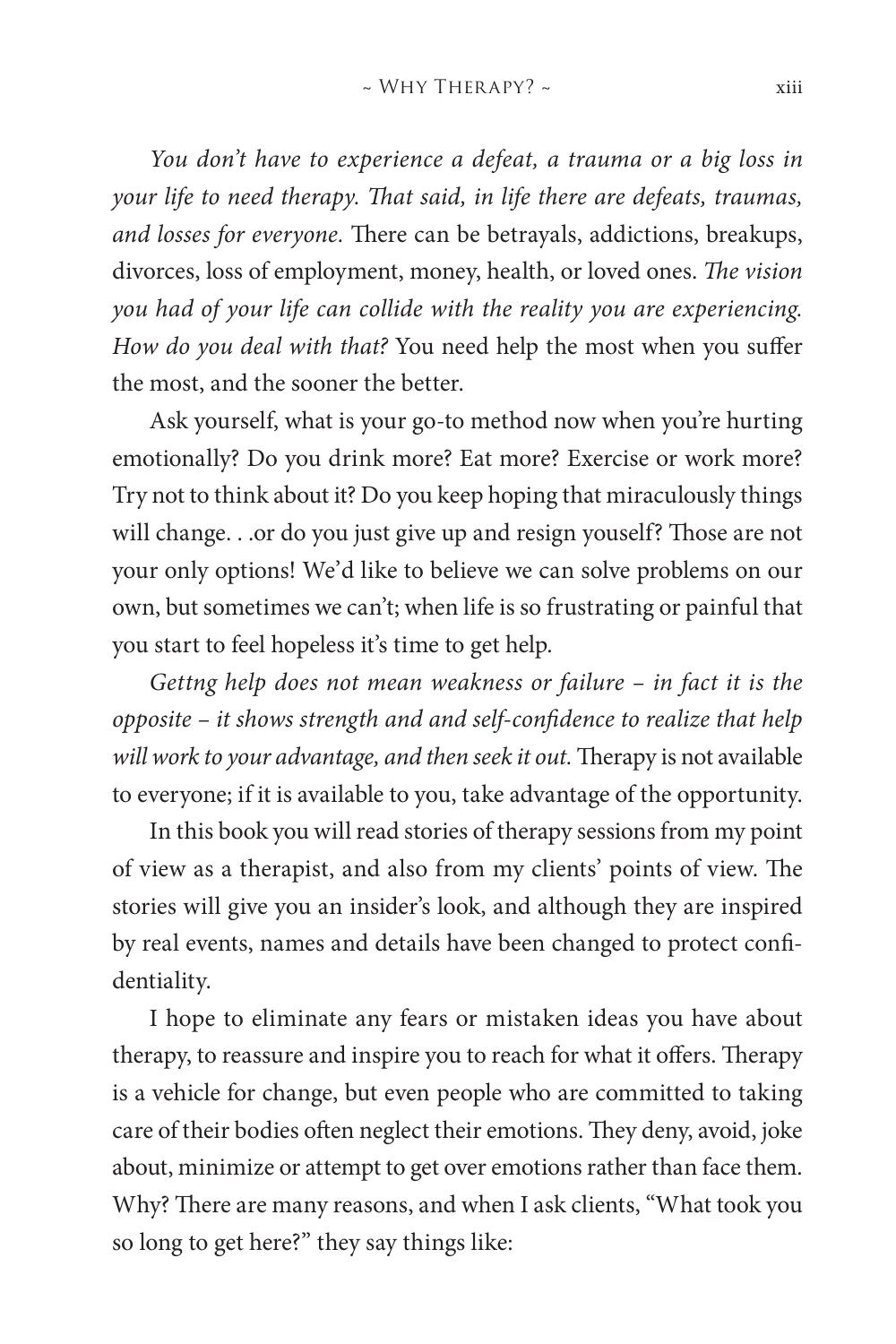"I was embarrassed to talk openly."

"I didn't trust anyone."

"I didn't think it would help."

"I didn't know what it would be like."

"We thought we should work it out on our own."

Their answers remind me that there is still not enough information available.

Yet another reason that people shy away from therapy is the outdated belief that it is only for people with mental illness. That is simply not true. The earliest form of therapy was psychiatry, the branch of medicine which treated people with mental illness, and therapy combined with medication is still a core aspect of that treatment. But for a long time now therapy has become mainstream, oriented toward everyone and all of the struggles we face in life.

*Some people think that if they go to therapy it means they are "damaged", but that is not true, and is an unfair and shaming label. This book is intended to contribute to eliminating any remaining stigma about therapy, and normalize the need for self-care.* 

You are not alone if you are still hesitating to reach out. To illustrate, here is a brief example of my client Jessica in her first session, describing the inner conflict she had. She said, "I looked at your website for months before getting the courage to contact you. I literally started – and then deleted – a dozen emails. I thought it would mean I was crazy or that something was wrong with me, and I didn't want to see myself like that."

Although more and more people do enter therapy now, Jessica knew no one personally who had done it. She continued, "I couldn't talk to anyone about my decision, and that made it worse."

Her isolation intensified her feelings of shame because she was afraid that the people she knew wouldn't understand. She lacked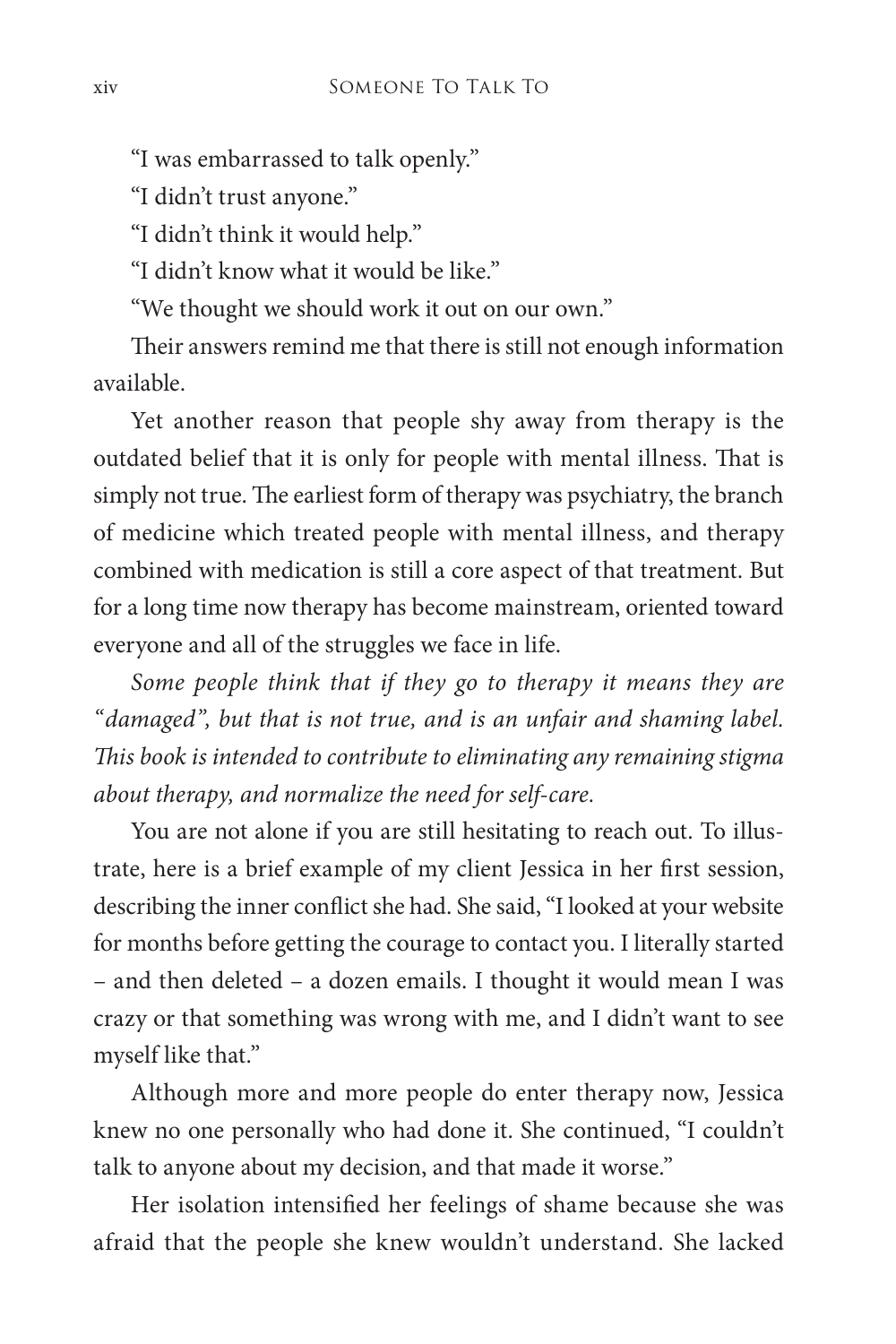support, so it took much longer than it might have for her to finally reach out. But once she got started she found it to be a very different experience than she had imagined.

But Jessica had waited so long that she had become desperate about the problem she needed to solve. "I've read so many books on relationships," she cried, "but I'm still going after men who aren't right for me. Everything starts out great and I get my hopes up, because it looks like this time it will be different – this time it's real. Then somehow things take a turn and begin to fall apart – it may last a month or a year, but they all end the same. I can't keep doing this. I get so depressed I can hardly function. It hurts too much."

Jessica needed more than the insights gained through reading selfhelp books to change her choices and actions in relationships, and to heal the pain from her past. Therapy was the path she needed, and she wished she had begun it sooner.

The term "Emotional Intelligence" was introduced in the 1990s by Daniel Goleman. His was a perspective which, instead of seeing emotions as problems, started a larger conversation about their essential value. *He claimed that when emotions are understood, regulated and channeled properly, they are in fact an enormous asset in every area of life.* Many businesses have embraced this concept and now include coaches to assist their employees.

*Therapy is a place to enhance your life in ways you can't predict.*  Becoming emotionally intelligent is not possible without guidance, because unguided we still react from instinct, and defend ourselves automatically, which means we do not use our emotions intelligently at all. You must look for that guidance.

Even if you already believe that therapy can help you, there is still the instinct of self-protection to overcome. You know that revealing yourself creates vulnerability, and you may believe that vulnerability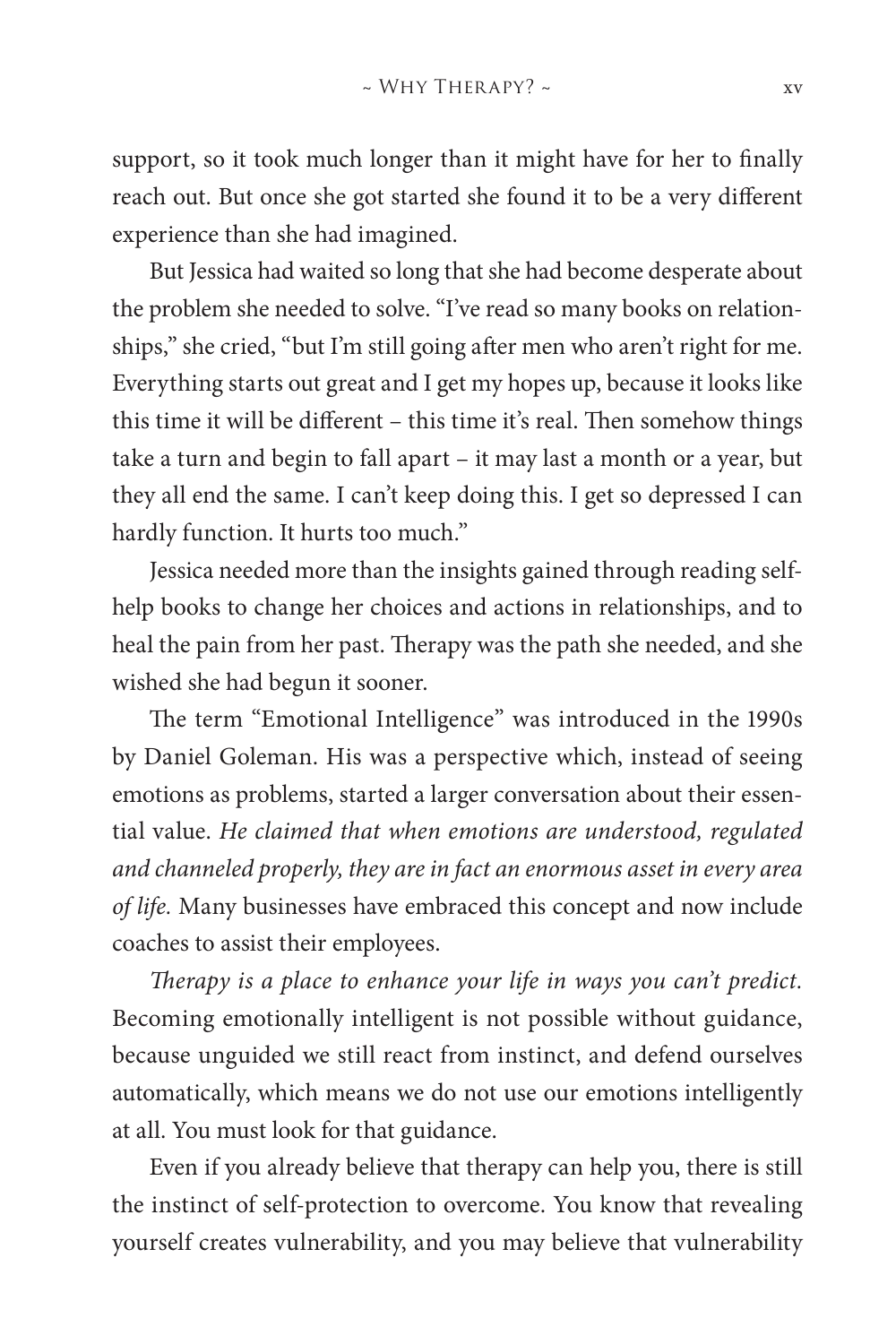makes you weaker. Men especially are taught to believe that unfortunate idea. While vulnerability is a liability in a *physical* survival situation, that is not true in other settings. In fact, becoming more open can actually *increase* your strength as you learn how to navigate your emotional world.

The media perpetuates misinformation by showing bad examples of therapists on TV and in movies. Those portrayals do not represent the majority of therapists, and are offensive to those who are ethical and caring.

My purpose is not to define all the forms of therapy available now. There are many approaches, and once you decide to begin you can investigate what approach you might prefer. *The common denominator is that you will be aligning with someone in the process of making your life better. My purpose is to encourage and support you in that decision, and give you a look at the experience itself.*

Most therapy explores the past, and moves forward with the information found there to clarify the present. But some people just don't want to look back. "The past is over, why dig it up?" is commonly asked. The answer is that we are formed by our genetics and early life environment. True, you can't change past events, but you have a better chance of changing the present if you understand how the past informs your beliefs, reactions and choices today. I say more about this in the chapter Why Your Past Matters.

If you have lived with unresolved emotional problems for a long time you know something is wrong. You may see the effects in your relationships or your work – you might experience depression, anxiety, stress-related illness, addiction, procrastination, or frustration. Avoidance is a stalling technique but not a solution – it just prevents healing.

*If you are acknowledging your unhappiness and wanting to change,*